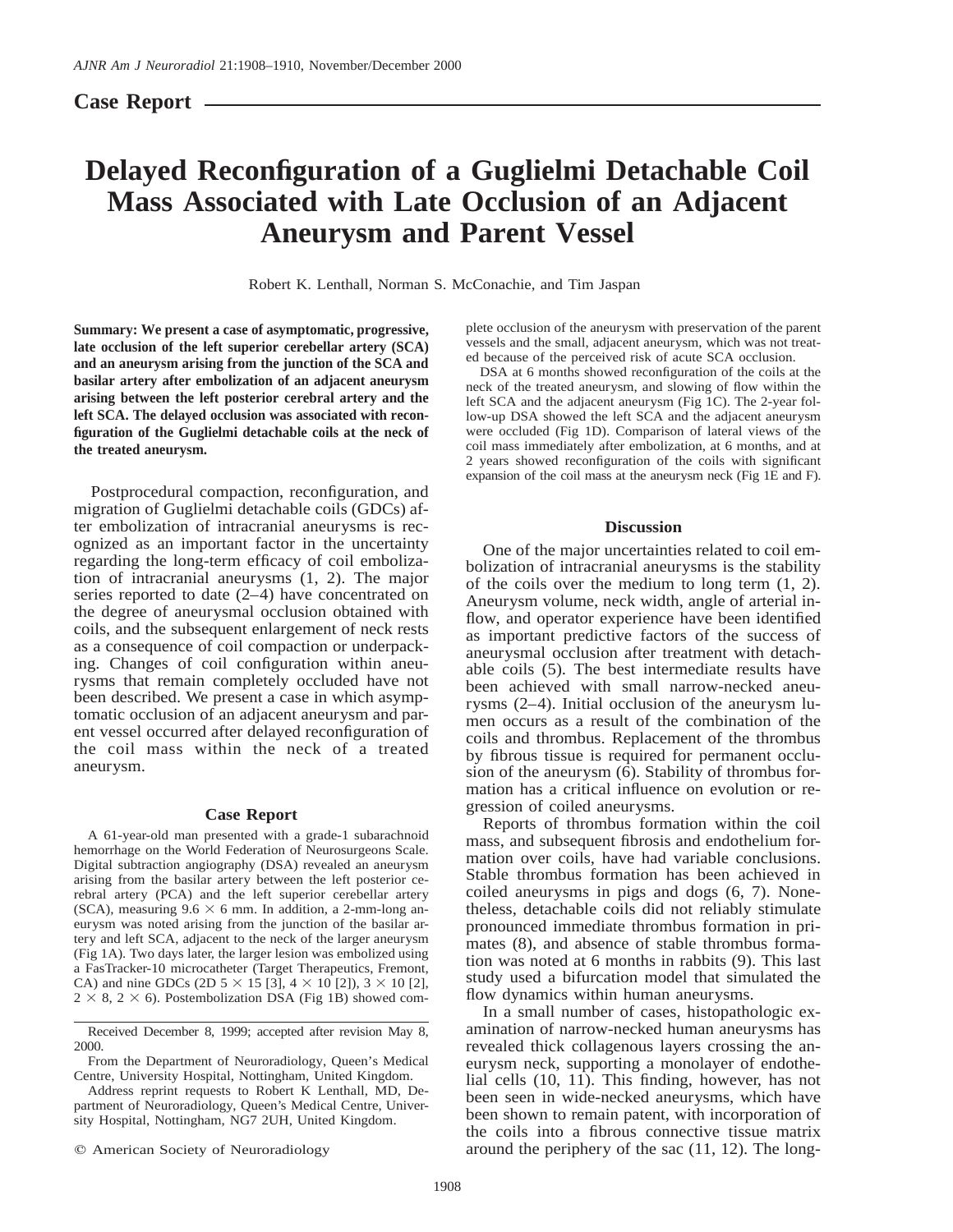

Fig 1. 61-year-old man with occlusion of both the left SCA and an aneurysm arising from the junction of the basilar artery and left SCA.

A, Left vertebral arteriogram shows an aneurysm arising from the basilar artery, between the origins of the left PCA and left SCA. A second aneurysm arises from the junction of the basilar artery and left SCA.

B, Right vertebral arteriogram shows complete angiographic occlusion of the larger aneurysm, and preservation of the parent vessels and small, adjacent aneurysm.

C, Left vertebral arteriogram shows complete occlusion of the treated aneurysm, with slow filling of the left SCA (arrows) and adjacent aneurysm.

D, Left vertebral arteriogram shows occlusion of the left SCA and adjacent aneurysm.

E, Lateral view of the coil mass immediately following embolization.

F, Lateral view of the coil mass at 2 years.

term stability of partially occluded aneurysms remains to be proven irrespective of the width of the aneurysm neck (11).

There are few articles reporting the intermediate and long-term appearances of coiled aneurysms. Byrne et al (2) found that completeness of obliteration improved in 8.5% and deteriorated in 14.7% of aneurysms in their series of 317 patients treated within 30 days of subarachnoid hemorrhage. Late instability of coils is recognized, and delayed migration of coils has been detected at follow-up angiography in at least four cases (13). Three of these did not suffer any neurologic deficit. In two of the cases, reduced flow was noted in the involved parent arteries. Perhaps coil reconfiguration in aneurysms that remain completely occluded on DSA during the follow-up period has not received much attention because of concerns regarding the risks associated with aneurysm recurrence  $(2-4)$ .

In our case, the coils at the aneurysm neck altered at some point between embolization and the 6-month DSA. Unsubtracted views of the coils at 6 months showed expansion of the coil mass at the aneurysm neck. DSA at 6 months showed slightly delayed flow in the left SCA, and the small aneurysm at the junction of the basilar artery and left SCA was less prominent. The DSA 2 years after the procedure showed no further change in the coil mass, but revealed complete occlusion of both the left SCA and the small aneurysm. Fortunately, the patient was asymptomatic and had no neurologic deficit.

The neck of the coiled aneurysm was intimately related to that of the small aneurysm and, although we felt they were separate lesions, we cannot be certain that they did not represent a single aneurysm with two lobes. We postulate that the late occlusion of the left SCA and small aneurysm may have occurred as a delayed consequence of the re